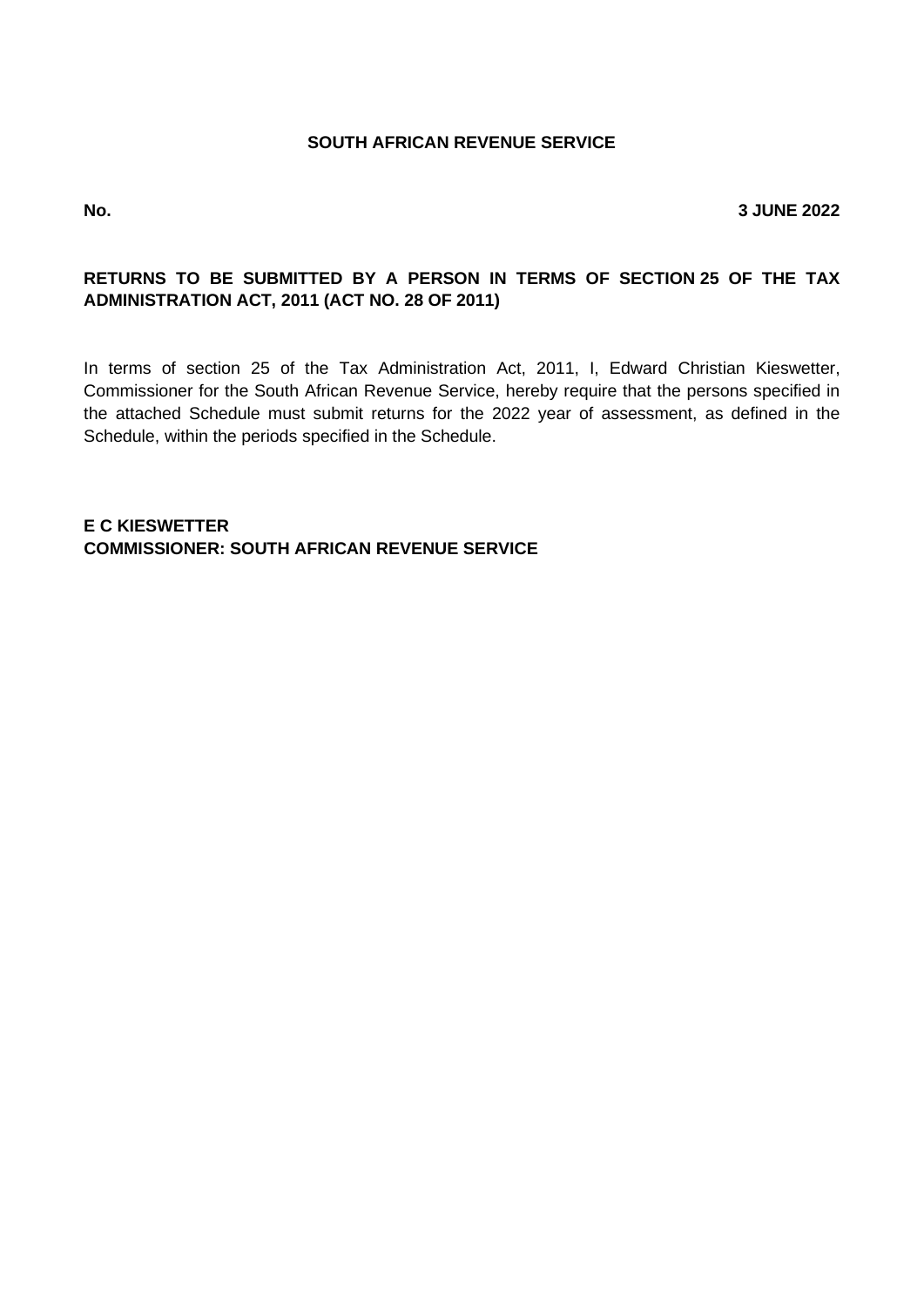# **Schedule**

# **1. General**

(1) Any term or expression in this notice to which a meaning has been assigned in a "tax Act" as defined in section 1 of the Tax Administration Act, 2011, has the meaning so assigned, unless the context indicates otherwise and the following terms have the following meaning—

**"2022 year of assessment"** means—

- *(a)* in the case of a company, the financial year of the company ending during the 2022 calendar year; and
- *(b)* in the case of any other person, the year of assessment ending during the period of 12 months ending on 28 February 2022; and

**"income tax return"** means a return for the assessment of normal tax in respect of the 2022 year of assessment including a turnover tax return if a person is a registered micro business under the Sixth Schedule to the Income Tax Act.

(2) Notice is hereby given in terms of section 25 of the Tax Administration Act, read with section 66(1) of the Income Tax Act, that a person specified in terms of paragraph 2 is required to submit an income tax return within the period prescribed in paragraph 4.

## **2. Persons who must submit an income tax return**

The following persons must submit an income tax return:

- *(a)* Every company or other juristic person, which was a resident during the 2022 year of assessment that—
	- (i) derived gross income of more than R1 000;
	- (ii) held assets with a cost of more than R1 000 or had liabilities of more than R1 000 at any time;
	- (iii) derived any capital gain or capital loss of more than R1 000 from the disposal of an asset to which the Eighth Schedule of the Income Tax Act applies; or
	- (iv) had taxable income, taxable turnover, an assessed loss or an assessed capital loss;
- *(b)* Every trust that was a resident during the 2022 year of assessment;
- *(c)* Every company, trust or other juristic person, which was not a resident during the 2022 year of assessment, that—
	- (i) carried on a trade through a permanent establishment in the Republic;
	- (ii) derived income from a source in the Republic; or
	- (iii) derived any capital gain or capital loss from the disposal of an asset to which the Eighth Schedule to the Income Tax Act applies;
- *(d)* Every company incorporated, established or formed in the Republic, but that was not a resident as a result of the application of any agreement entered into with the Government of any other country for the avoidance of double taxation during the 2022 year of assessment;
- *(e)* Every natural person who during the 2022 year of assessment—
	- (i) was a resident and carried on any trade (other than solely in his or her capacity as an employee); or
	- (ii) was not a resident and carried on any trade (other than solely in his or her capacity as an employee) in the Republic;
- *(f)* Every natural person who during the 2022 year of assessment—
	- (i) was a resident and had capital gains or capital losses exceeding R40 000;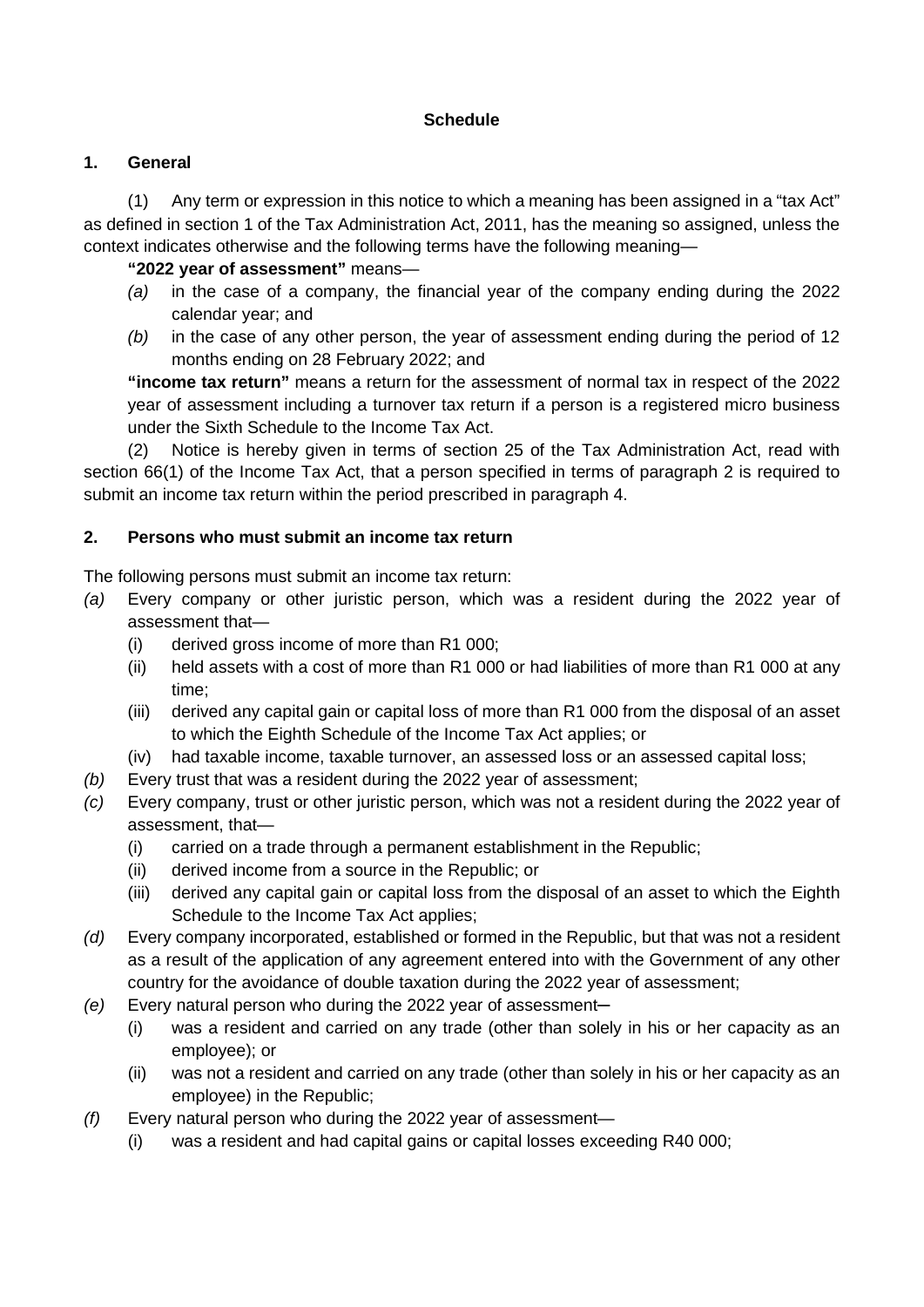- (ii) was not a resident and had capital gains or capital losses from the disposal of an asset to which the Eighth Schedule to the Income Tax Act applies;
- (iii) was a resident and held any funds in foreign currency or owned any assets outside the Republic, if the total value of those funds and assets exceeded R250 000 at any stage during the 2022 year of assessment;
- (iv) was a resident and to whom any income or capital gains from funds in foreign currency or assets outside the Republic was attributed in terms of the Income Tax Act;
- (v) was a resident and held any participation rights, as referred to in section 72A of the Income Tax Act, in a controlled foreign company;
- (vi) was a resident and had taxable turnover; or
- (vii) subject to the provisions of paragraph 3, at the end of the 2022 year of assessment—
	- *(aa)* was under the age of 65 and whose gross income exceeded R87 300;
		- *(bb)* was 65 years or older (but under the age of 75) and whose gross income exceeded R135 150; or
		- *(cc)* was 75 years or older and whose gross income exceeded R151 100;
- *(g)* Subject to the provisions of paragraph 3, every estate of a deceased person that had gross income during the 2022 year of assessment;
- *(h)* Every non-resident whose gross income during the 2022 year of assessment included interest from a source in the Republic to which the provisions of section 10(1)*(h)* of the Income Tax Act do not apply;
- *(i)* Every person that is issued an income tax return form or who is requested by the Commissioner in writing to furnish a return, irrespective of the amount of income or nature of receipts or accruals of the person; and
- *(j)* Every representative taxpayer of any person referred to in subparagraphs *(a)* to *(i)* above.

## **3. Persons not required to submit an income tax return**

- (1) A natural person or estate of a deceased person is not required to submit an income tax return in terms of paragraph 2*(f)*(vii) or (2)*(g)* if the gross income of the person during the 2022 year of assessment consisted solely of gross income described in one or more of the following subparagraphs:
	- *(a)* Remuneration paid or payable from one single source, which does not exceed R500 000 and employees' tax has been deducted or withheld in terms of the deduction tables prescribed by the Commissioner;
	- *(b)* Interest (other than interest from a tax free investment) from a source in the Republic not exceeding—
		- *(i)* R23 800 in the case of a natural person below the age of 65 years at the end of the year of assessment;
		- *(ii)* R34 500 in the case of a natural person aged 65 years or older at the end of the year of assessment; or
		- *(iii)* R23 800 in the case of the estate of a deceased person;
	- *(c)* Dividends and the natural person was a non-resident throughout the 2022 year of assessment; and
	- *(d)* Amounts received or accrued from a tax-free investment.
- (2) Subparagraph (1) does not apply to a natural person—
	- (*a*) who was paid or granted an allowance or advance as described in section 8(1)*(a)*(i) of the Income Tax Act other than an amount reimbursed or advanced as described in section 8(1)*(a)*(ii) or an allowance or advance referred to in section 8(1)*(b)*(iii) that does not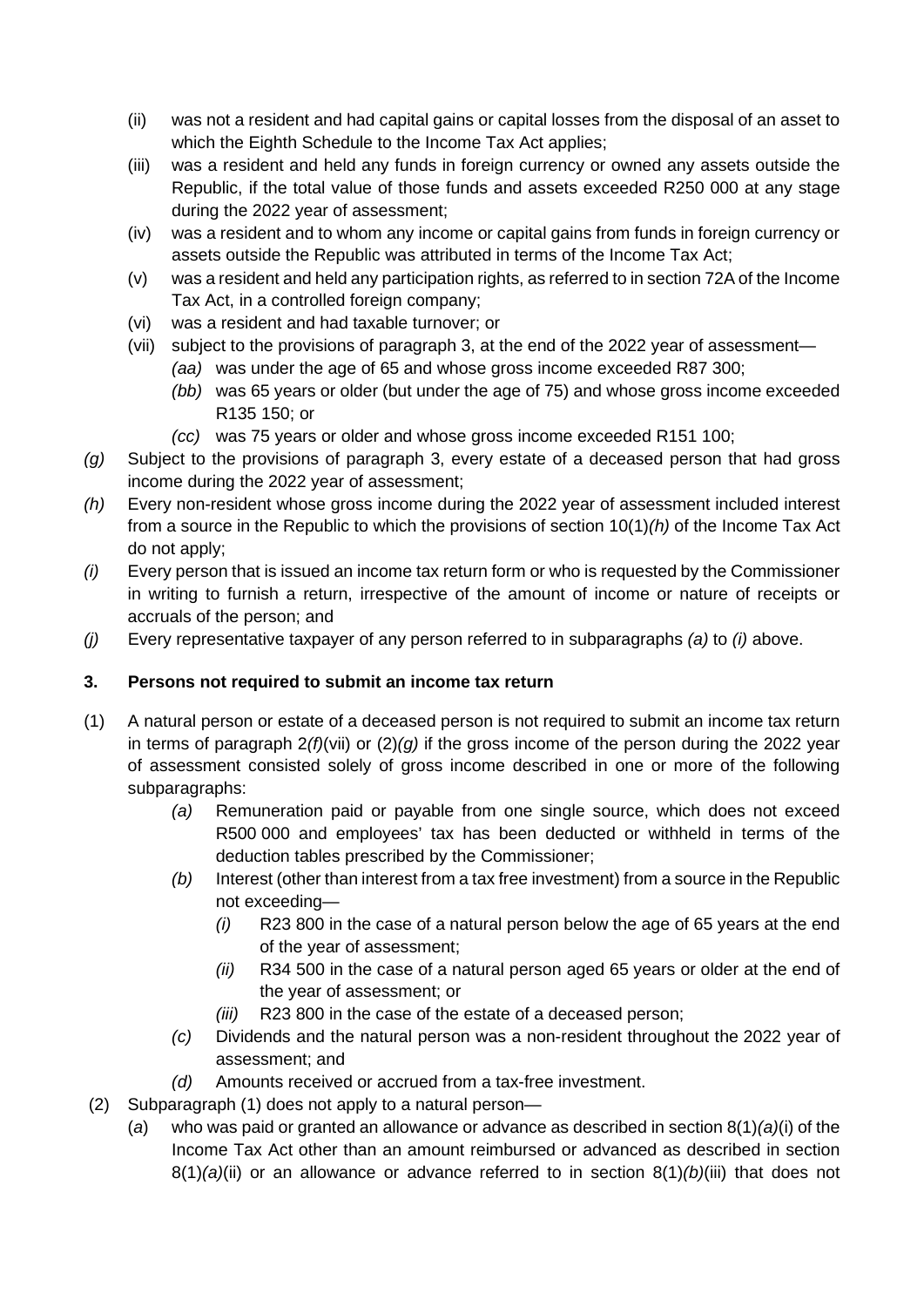exceed the amount determined by applying the rate per kilometre for the simplified method in the notice fixing the rate per kilometre under section 8(1)*(b)*(ii) and (iii) to the actual distance travelled;

- (*b*) who was granted a taxable benefit described in paragraph 7 of the Seventh Schedule to the Income Tax Act; or
- *(c)* who received any amount or to whom any amount accrued in respect of services rendered outside the Republic.
- (3) A natural person is not required to submit an income tax return in terms of paragraph 2*(f)*(vii) if—
	- (*a*) the person is notified by the Commissioner in writing that he or she is eligible for automatic assessment; and
	- (*b*) the person's gross income, exemptions, deductions and rebates reflected in the records of the Commissioner are complete and correct as at the date of the assessment based on an estimate to give effect to automatic assessment.

# **4. Periods within which income tax returns must be furnished**

Income tax returns must be submitted within the following periods:

- *(a)* in the case of any company, within 12 months from the date on which its financial year ends; or
- *(b)* in the case of all other persons (which include natural persons, trusts and other juristic persons, such as institutions, boards or bodies)—
	- (i) on or before 24 October 2022 if the return is submitted electronically through the assistance of a SARS official at an office of SARS or manually;
	- (ii) on or before 24 October 2022 if the return does not relate to a provisional taxpayer and is submitted by using the SARS eFiling platform;
	- (iii) on or before 23 January 2023 if the return relates to a provisional taxpayer and is submitted by using the SARS eFiling platform; or
	- (iv) where accounts are accepted by the Commissioner in terms of section 66(13A) of the Income Tax Act in respect of the whole or portion of a taxpayer's income, which are drawn to a date after 28 February 2022 but on or before 30 September 2022, within 6 months from the date to which such accounts are drawn.

## **5. Form of income tax returns to be submitted**

The forms prescribed by the Commissioner for the submission of income tax returns are obtainable on request *via* eFiling at [https://www.sarsefiling.co.za](https://www.sarsefiling.co.za/) or downloadable from the SARS website at [https://www.sars.gov.za/find-a-form/.](https://www.sars.gov.za/find-a-form/)

## **6. Manner of submission of income tax returns**

- (1) Income tax returns must—
	- *(a)* in the case of a company, be submitted electronically by using the SARS eFiling platform;
	- *(b)* in the case of natural persons or trusts be submitted electronically—
		- (i) by using the SARS eFiling platform, provided the person is registered for eFiling; or
		- (ii) through the assistance of a SARS official at an office of SARS;